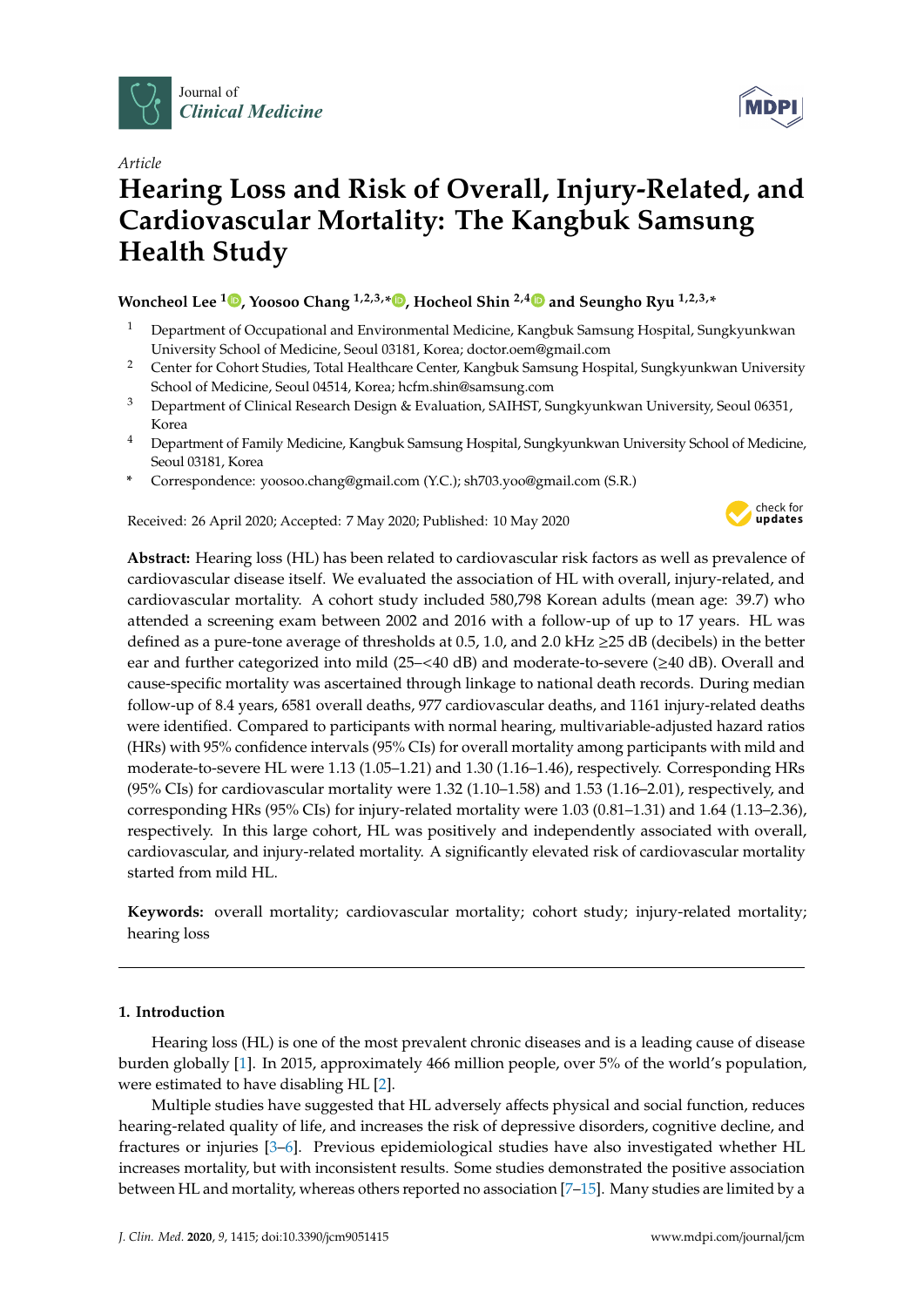small number of subjects and by defining HL through self-report instead of audiometric tests. This may have introduced measurement errors or misclassification and reduced the degree of association. Furthermore, most studies are mainly conducted in elderly patients and focus on overall mortality without further detailed information on cause-specific mortality. HL appears to relate to individual and multiple cardiovascular risk factors, including smoking, diabetes, hypertension, hyperlipidemia, and obesity, and it is often associated with cardiovascular disease itself [\[16–](#page-9-1)[22\]](#page-9-2). However, it is still unclear whether HL predicts future cardiovascular events or cardiovascular mortality. This is important in order to determine whether preventive measures and treatment of cardiovascular disease are needed in patients with HL.

Therefore, we examined whether HL is associated with overall, cardiovascular, and injury-related mortality in a large-scale cohort study of 580,798 Korean adults who attended a health check-up program. The study accounts for change in HL, cardiovascular risk factors, and other covariates during follow-up.  $\frac{1}{2}$  program. The study accounts for change in  $\frac{1}{2}$  for change in  $\frac{1}{2}$  factors, and other risk factors, and other risk factors, and other risk factors, and other risk factors, and other risk factors, and ot

 $\overline{K}$  Key points: Question: Is there an association of hearing loss (HL) with overall, injury-related, and cardiovascular mortality among apparently healthy, relatively young people? Findings: In this cohort study that included 580,798 Korean adults (mean age: 39.7), a significantly increased risk of cohort study that included 580,798 Korean adults (mean age: 39.7), a significantly increased risk of all-cause and cardiovascular mortality was observed in participants with HL, with graded association all-cause and cardiovascular mortality was observed in participants with HL, with graded starting from mild hearing loss, and the risk of injury-related mortality was significantly elevated with moderate-to-severe HL. Meaning: HL was positively associated with overall, injury-related, and cardiovascular mortality, with an increased risk of cardiovascular mortality observed in individuals with even mild HL. Further research is needed to determine whether proper screening and management for cardiovascular diseases in patients with HL are needed to reduce cardiovascular mortality. and cardiovascular mortality among apparently healthy, relatively young people? Findings: In this

## **2. Methods**

## *2.1. Study Population*

The present cohort study was performed using a subsample of the Kangbuk Samsung Health *2.1. Study Population*  Study, a cohort study of Korean men and women who attended an annual or biennial health check-up program at one of the Kangbuk Samsung Hospital Total Healthcare Centers in Seoul and Suwon, South Korea, as described previously [23]. The present study included participants who underwent a screening exam between 2002 and  $2016$  ( $N = 581,526$ ).

A total of 728 subjects were excluded due to the following criteria at baseline (Figure [1\)](#page-1-0): unknown vital status ( $N = 5$ ), and missing information on hearing measures and anthropometry ( $N = 723$ ). A total of 580,798 participants were included in the final analysis.

<span id="page-1-0"></span>



The Institutional Review Board of Kangbuk Samsung Hospital approved this study (IRB No.<br>The Institutional Review Board of Kangbuk Samsung Hospital approved this study (IRB No. KBSMC 2020-01-023), and waived the requirement for informed consent due to the use of KBSMC 2020-01-023), and waived the requirement for informed consent due to the use of anonymized retrospective data that were collected as a routine part of the health checkup program and already linked to mortality data from the Korea National Statistical Office (KNSO) [\[24–](#page-9-4)[26\]](#page-9-5).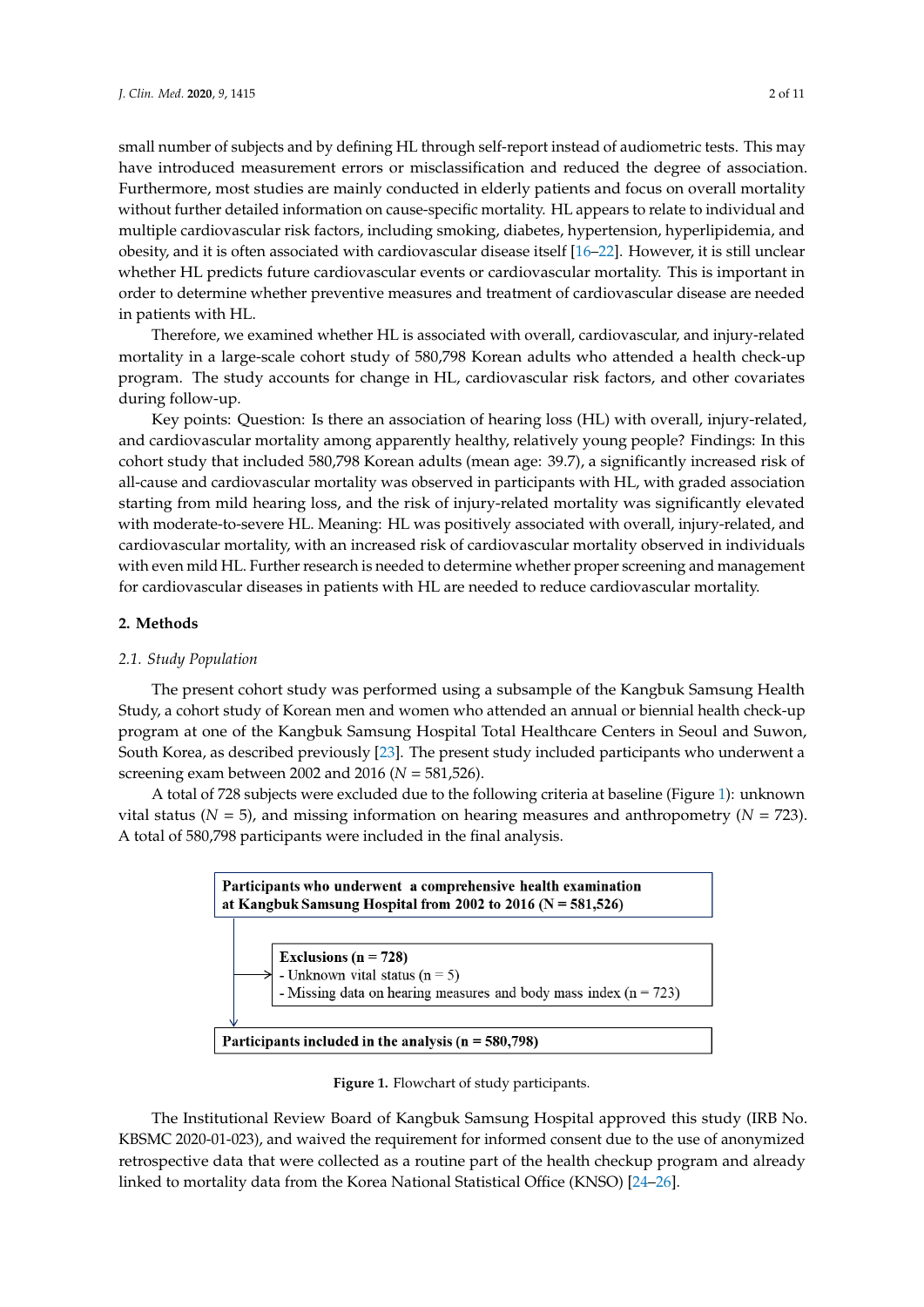## *2.2. Data Collection*

Hearing tests and other examinations, at baseline and follow-up visits, were conducted at Kangbuk Samsung Hospital Total Healthcare Centers. Data regarding demographic characteristics, lifestyle factors, and medical history were collected using a standardized, self-administered questionnaire. Participants were categorized as never, ex-, and current smokers. Average alcohol intake per day was categorized as either less than 20 grams or 20 grams or more. The weekly frequency of moderate or vigorous physical activity (from April 2009 to 2018) [\[27](#page-9-6)[,28\]](#page-9-7) and the weekly frequency of physical activity that lasted long enough to generate perspiration (from 2002 to March 2009) [\[27\]](#page-9-6) were assessed via self-administered questionnaire and were categorized into none, <3 times per week, and ≥3 times per week [\[27,](#page-9-6)[29\]](#page-10-0).

Anthropometry and sitting blood pressure (BP) were measured by trained nurses. Obesity was defined as body mass index (BMI)  $\geq$  25 kg/m<sup>2</sup>, Asian-specific criteria for diagnosis of obesity [\[30\]](#page-10-1). Hypertension was defined as  $BP \geq 140/90$  mmHg, or the use of BP-lowering medication.

#### *2.3. Laboratory Measurements*

Fasting blood tests covered lipid profiles, glucose, insulin, and high-sensitivity C-reactive protein (hsCRP), as previously described [\[23\]](#page-9-3). The homeostatic model assessment–insulin resistance (HOMA-IR) was calculated as follows: fasting blood insulin  $(uU/mL) \times$  fasting blood glucose (mg/dl)/450. Diabetes mellitus was defined as fasting serum glucose level ≥126 mg/dl or current use of anti-diabetic medication.

## *2.4. Audiometric Measurements*

At baseline and follow-up visits, pure-tone audiometric testing was performed by trained audiometric technicians using a GSI 67 audiometer (Grason-Stadler (GSI), Bedford, MA, USA) equipped with TDH-39 supra-aural earphones (Telephonics Co., Farmingdale, New York, USA) in a dedicated sound-attenuating booth [\[17\]](#page-9-8). Pure-tone air conduction thresholds were measured in decibels (dB) hearing level (HL) for both ears at 0.5, 1.0, and 2.0 kHz. HL was defined as a pure-tone average of thresholds at 0.5, 1.0, and 2.0 kHz  $\geq$  25 dB in the better ear and were further categorized as mild (25 to  $\langle 40 \text{ dB} \rangle$  and moderate-to-severe ( $\geq 40 \text{ dB}$ ).

The Korean Occupational Safety and Health Act 28 requires an annual hearing test at 3.0 and 4.0 kHz in addition to the regular frequencies (0.5, 1.0, and 2.0 kHz) for employees who are exposed to equivalent sound pressure level of 85 dB(A) in the workplace over an 8 h work day. Hearing tests at 3.0 and 4.0 kHz, in addition to routine testing at 0.5, 1.0, and 2.0 kHz, were measured in only a small proportion of participants who met the above criteria. Thus, these tests were not used to define HL, but were used as a proxy marker of occupational noise exposure.

## *2.5. Mortality Ascertainment*

Vital status until December 2018 was based on national death certificate data from the Korea National Statistical Office (KNSO) [\[24,](#page-9-4)[25\]](#page-9-9). In Korea, all deaths of Koreans are reported to the KNSO. Cause of death was determined on the basis of the cause listed on each death certificate, which was reported according to the International Classification of Diseases and Related Health Problems 10th Revision (ICD-10). Concordance between the cause of death on the death certificate and patient diagnosis in the medical utilization data was 72.2% for overall deaths [\[31\]](#page-10-2), Cardiovascular mortality was defined as ICD-10 codes I00 to I99, and injury-related mortality was defined as death from unintentional injury (ICD-10 codes S00 to T98) [\[32\]](#page-10-3).

#### *2.6. Statistical Analysis*

The baseline characteristics are shown according to HL categories using descriptive summary statistics including mean (standard deviation: SD), median (interquartile range), or number (percentage), as appropriate.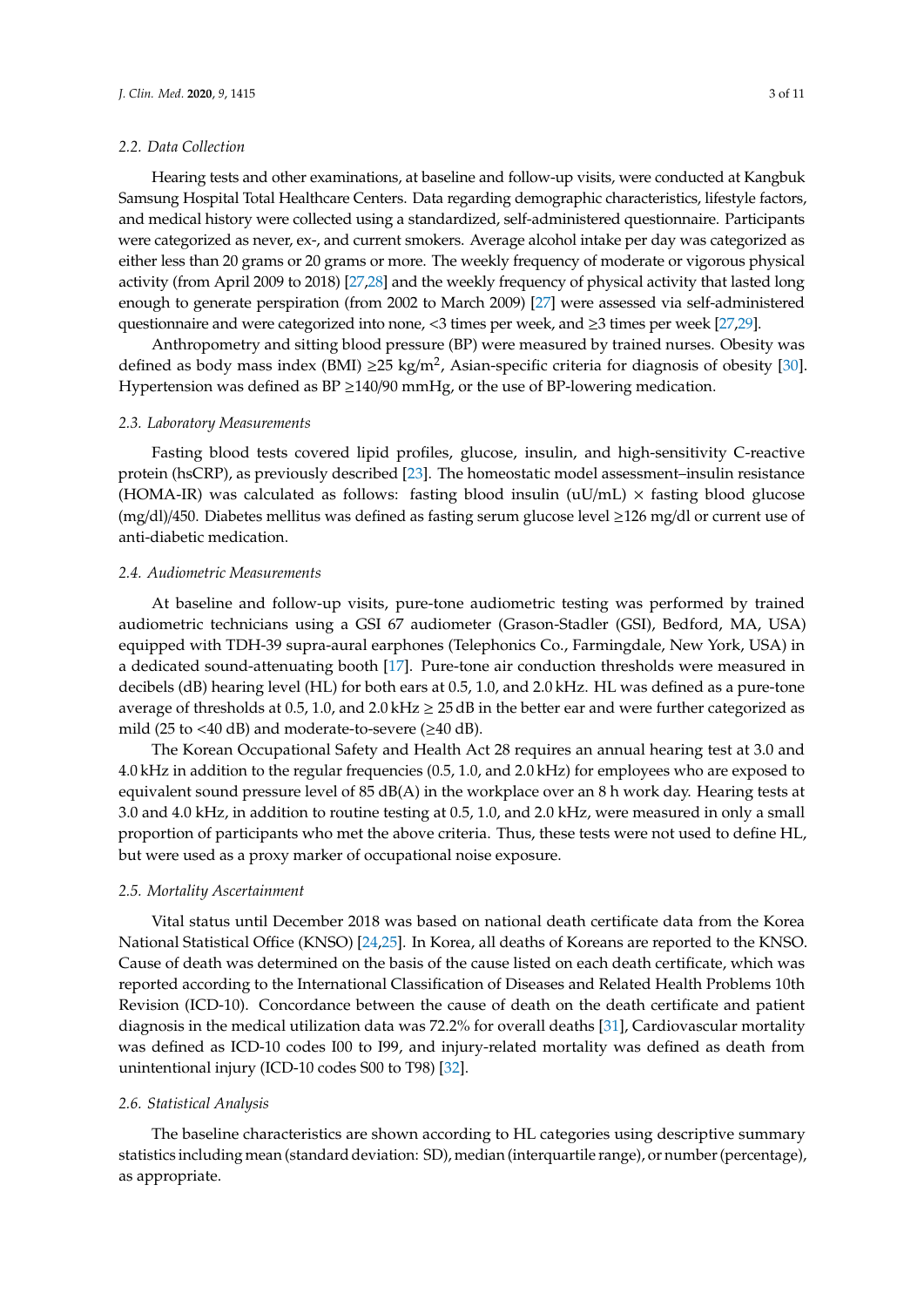Each study subject was followed from baseline exam until either death or the end of 2018, whichever came first. For analysis of cause-specific mortality, individuals who died of other causes were censored at the date of death. Cox-proportional hazards regression analyses, using age as the time-scale, were performed to estimate hazard ratios (HRs) and 95% confidence intervals (CIs) for overall and cause-specific mortality. Age at which subjects underwent their first health checkup exam (left truncation) and the age at which subjects exited the analysis at the date of death or on 31 December 2018 were used in analyses. The proportional hazards assumption was evaluated by examining graphs of estimated log (-log (SURVIVAL)), and no major violations were found.

Initially, models were adjusted for age (as time scale) and sex, and then further adjusted for additional variables that might confound the relationships among hearing categories and mortality: study center (Seoul, Suwon), year of exam (1-year categories), smoking status (never, ex-, current, or unknown), regular exercise (<3,  $\geq$ 3 times a week, or unknown), alcohol intake (<20,  $\geq$ 20 grams per day, or unknown), BMI (continuous), education level (<community college graduate, ≥community college graduate, or unknown), history of diabetes, history of hypertension, history of cancer, history of cardiovascular disease, and medication for dyslipidemia (multivariable-adjusted model). Time-dependent analyses were conducted in which changes in hearing status and other confounders during follow-up were updated as time-varying covariates in the models. To further explore the shape of the dose–response relationship of hearing level with mortality, restricted cubic splines with knots were used at the 5th, 27.5th, 50th, 72.5th, and 95th percentiles of hearing level distribution.

Sensitivity analysis was performed using HL defined as a pure-tone average of thresholds at 0.5, 1.0, and 2.0 kHz ≥25 dB in either the left or right ear instead of the better ear. Additionally, subgroup analyses were performed by exposure to occupational noise (no vs. yes). Interactions between hearing categories and subgroup characteristics were tested using likelihood ratio tests that compared models with and without multiplicative interaction terms. STATA version 16.0 (StataCorp LP, College Station, TX, USA) was used for statistical analyses. Statistical significance was defined as a two-sided *p* value < 0.05.

# **3. Results**

The mean (SD) age of study participants at baseline was 39.7 (10.6) years, and 52.8% were male (Table [1\)](#page-4-0). The prevalence of mild HL and moderate-to-severe HL were 2.8% and 0.6%, respectively. HL categories were positively associated with age, obesity, history of cancer, history of cardiovascular disease, hypertension, diabetes, medication for dyslipidemia, worse lipid profiles, hsCRP, and HOMA-IR. However, HL categories were inversely associated with education level and current smoking status (Table [1\)](#page-4-0).

During the median follow-up of 8.4 years (up to 17 years; mean, 9.1 years; interquartile range, 5.3–13.2 years), 6581 overall deaths, 977 cardiovascular deaths, and 1161 injury-related deaths occurred (mortality rate of 124.8, 18.5, and 22.0 per  $10^5$  person-years, respectively). HL was positively associated with overall, cardiovascular, and injury-related mortality. After adjustment for sex, study center, year of exam, smoking status, alcohol consumption, regular exercise, BMI, education attainment, history of diabetes, history of hypertension, history of cancer, history of cardiovascular disease, and medication for dyslipidemia, the multivariable-adjusted HRs (95% CIs) for overall mortality comparing participants with mild and moderate-to-severe HL to those with normal hearing were 1.13 (1.05–1.21) and 1.30 (1.16–1.46), respectively (Table [2,](#page-4-1) multivariable-adjusted model). Corresponding HRs (95% CIs) for cardiovascular mortality were 1.32 (1.10–1.58) and 1.53 (1.16–2.01), respectively, and corresponding HRs (95% CIs) for injury-related mortality were 1.03 (0.81–1.31) and 1.64 (1.13–2.36), respectively. When changes in HL and confounders during follow-up were updated as time-varying covariates, similar associations of HL with overall, cardiovascular, and injury-related mortality were observed. In spline regression analyses, there was a significant dose–response relationship of hearing level with overall, cardiovascular, and injury-related mortality (Figure [2\)](#page-5-0).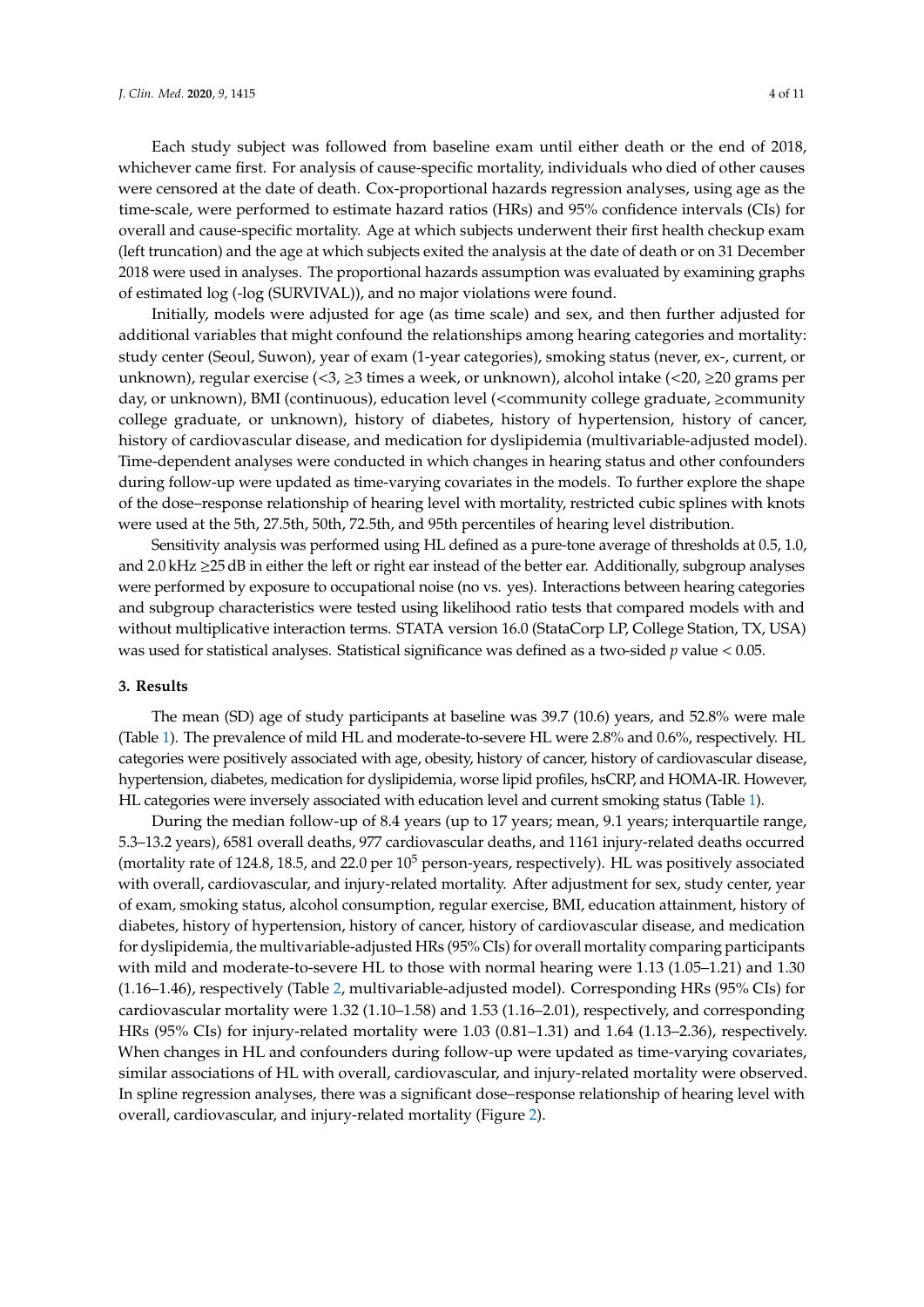<span id="page-4-0"></span>

| Characteristics                          | Overall             | <b>Hearing Loss Category</b> | $p$ -Value          |                     |           |
|------------------------------------------|---------------------|------------------------------|---------------------|---------------------|-----------|
|                                          |                     | $<$ 25 dB                    | 25 to <40 dB        | $\geq 40$ dB        | for Trend |
| Number                                   | 580,798             | 560,913                      | 16,521              | 3364                |           |
| Age (years) <sup>a</sup>                 | 39.7 (10.6)         | 39.1 (10.0)                  | 56.9 (11.8)         | 61.3(12.6)          | < 0.001   |
| Male $(\% )$                             | 52.8                | 52.8                         | 51.5                | 53.1                | 0.020     |
| Current smoker (%)                       | 23.7                | 23.7                         | 21.4                | 19.6                | < 0.001   |
| Alcohol intake (%)                       | 18.5                | 18.5                         | 19.8                | 18.5                | 0.002     |
| Regular exercise $(\%)$ <sup>b</sup>     | 15.0                | 14.8                         | 20.0                | 20.0                | < 0.001   |
| High education level $(\%)$ <sup>c</sup> | 72.8                | 74.0                         | 36.3                | 26.7                | < 0.001   |
| History of cancer                        | 1.5                 | 1.6                          | 3.3                 | 4.5                 | < 0.001   |
| History of CVD                           | 3.4                 | 3.1                          | 9.2                 | 10.9                | < 0.001   |
| Hypertension (%)                         | 14.9                | 14.0                         | 39.9                | 45.1                | < 0.001   |
| Diabetes $(\% )$                         | 4.0                 | 3.6                          | 14.2                | 17.8                | < 0.001   |
| Medication for dyslipidemia (%)          | 2.1                 | 1.9                          | 7.3                 | 8.0                 | < 0.001   |
| Obesity $(\%)$ <sup>d</sup>              | 28.8                | 28.4                         | 39.3                | 36.2                | < 0.001   |
| Body mass index $(kg/m2)$                | 23.3(3.3)           | 23.3(3.3)                    | 24.3(3.1)           | 24.1(3.1)           | < 0.001   |
| Systolic BP (mmHg) <sup>a</sup>          | 112.2 (14.2)        | 111.9(14.1)                  | 120.2(16.2)         | 121.9(16.8)         | < 0.001   |
| Diastolic BP (mmHg) <sup>a</sup>         | 72.0 (10.2)         | 71.9(10.2)                   | 75.9 (10.4)         | 75.8 (10.3)         | < 0.001   |
| Glucose (mg/dl) $a$                      | 94.8 (16.3)         | 94.5 (15.8)                  | 102.5(24.9)         | 104.4(26.5)         | < 0.001   |
| Total cholesterol (mg/dl) <sup>a</sup>   | 193.8 (35.0)        | 193.6 (34.8)                 | 202.0 (37.7)        | 200.2 (39.7)        | < 0.001   |
| LDL-C (mg/dl) <sup>a</sup>               | 116.0(31.4)         | 115.8(31.3)                  | 122.2 (32.9)        | 121.8(33.5)         | < 0.001   |
| HDL-C (mg/dl) $^a$                       | 57.4 (14.3)         | 57.5(14.3)                   | 54.4 (13.3)         | 54.0 (13.4)         | < 0.001   |
| Triglycerides (mg/dl) <sup>e</sup>       | $95(67-142)$        | 94 (66–141)                  | $116(82-168)$       | $116(83-166)$       | < 0.001   |
| hsCRP $(mg/L)$ <sup>e</sup>              | $0.4(0.2-1.0)$      | $0.4(0.2-1.0)$               | $0.6(0.3-1.4)$      | $0.7(0.3-1.6)$      | < 0.001   |
| HOMA-IR <sup>e</sup>                     | $1.54(1.03 - 2.17)$ | $1.53(1.02 - 2.16)$          | $1.75(1.18 - 2.46)$ | $1.74(1.13 - 2.51)$ | < 0.001   |

**Table 1.** Baseline characteristics according to hearing loss category.

Data are expressed as <sup>a</sup> mean (standard deviation), or percentage; <sup>b</sup> ≥ 3 times/week; <sup>c</sup> ≥ college graduate; <sup>d</sup> body mass index (BMI) ≥25 kg/m<sup>2</sup>; <sup>e</sup> median (interquartile range).

<span id="page-4-1"></span>**Table 2.** Hazard ratios (95% CIs) for all-cause, cardiovascular, and injury-related mortality by pure-tone average of thresholds at 0.5, 1.0, and 2. 0 kHz in the better ear.

| Hearing<br>Category         | Person-Years<br>(PY) | Number of<br>Events | Mortality<br>Rate<br>$(10^5 PY)$ | Age and<br>Sex-Adjusted<br>HR (95% CI) | Multivariable-<br>Adjusted HR <sup>a</sup><br>$(95\% \text{ CI})$ | HR (95% CI) $^{\rm b}$ in<br><b>Model Using</b><br>Time-Dependent<br><b>Variables</b> |
|-----------------------------|----------------------|---------------------|----------------------------------|----------------------------------------|-------------------------------------------------------------------|---------------------------------------------------------------------------------------|
| All-cause<br>mortality      |                      |                     |                                  |                                        |                                                                   |                                                                                       |
| $<$ 25 dB                   | 5,085,564.9          | 5277                | 103.8                            | 1.00 (reference)                       | 1.00 (reference)                                                  | 1.00 (reference)                                                                      |
| 25 to $<$ 40 dB             | 158,784.4            | 962                 | 505.9                            | $1.18(1.09 - 1.27)$                    | $1.13(1.05 - 1.21)$                                               | $1.22(1.13 - 1.31)$                                                                   |
| $> 40$ dB                   | 29,201.7             | 342                 | 1171.2                           | $1.37(1.22 - 1.54)$                    | $1.30(1.16 - 1.46)$                                               | $1.40(1.25 - 1.57)$                                                                   |
| $p$ for trend               |                      |                     |                                  | < 0.001                                | < 0.001                                                           | 0.001                                                                                 |
| Cardiovascular<br>mortality |                      |                     |                                  |                                        |                                                                   |                                                                                       |
| $<$ 25 dB                   | 5,085,564.9          | 733                 | 14.4                             | 1.00 (reference)                       | 1.00 (reference)                                                  | 1.00 (reference)                                                                      |
| 25 to $<$ 40 dB             | 158,784.4            | 179                 | 112.7                            | $1.42(1.18-1.69)$                      | $1.32(1.10-1.58)$                                                 | $1.40(1.18 - 1.67)$                                                                   |
| $> 40$ dB                   | 29,201.7             | 65                  | 222.6                            | $1.59(1.21 - 2.08)$                    | $1.53(1.16 - 2.01)$                                               | $1.78(1.37 - 2.30)$                                                                   |
| <i>p</i> for trend          |                      |                     |                                  | < 0.001                                | < 0.001                                                           | 0.001                                                                                 |
| Injury-related<br>mortality |                      |                     |                                  |                                        |                                                                   |                                                                                       |
| $<$ 25 dB                   | 5,085,564.9          | 1045                | 20.5                             | 1.00 (reference)                       | 1.00 (reference)                                                  | 1.00 (reference)                                                                      |
| 25 to $<$ 40 dB             | 158,784.4            | 83                  | 52.3                             | $1.09(0.86 - 1.39)$                    | $1.03(0.81 - 1.31)$                                               | $1.17(0.93 - 1.47)$                                                                   |
| $> 40$ dB                   | 29,201.7             | 33                  | 113.0                            | $1.80(1.24 - 2.59)$                    | $1.64(1.13 - 2.36)$                                               | $1.73(1.21 - 2.47)$                                                                   |
| <i>p</i> for trend          |                      |                     |                                  | 0.012                                  | 0.047                                                             | 0.003                                                                                 |
|                             |                      |                     |                                  |                                        |                                                                   |                                                                                       |

<sup>a</sup> Hazard ratios (HRs) and 95% confidence intervals (CIs) were estimated from Cox proportional hazard models using age as timescale. Multivariable model was adjusted for age (timescale), sex, center, year of screening exam, smoking status, alcohol intake, regular exercise, BMI, education level, exposure to occupational noise, history of diabetes, history of hypertension, history of cancer, history of cardiovascular disease, and medication for dyslipidemia. <sup>b</sup> Estimated from Cox proportional hazard models with hearing threshold category, alcohol consumption, smoking status, regular exercise, BMI, history of diabetes, history of hypertension, history of cancer, history of cardiovascular disease, and medication for dyslipidemia as time-dependent categorical variables, and baseline age, sex, center, year of screening exam, education level, and exposure to occupational noise as time-fixed variables. BMI, body mass index; CI, confidence interval; HR, hazard ratio.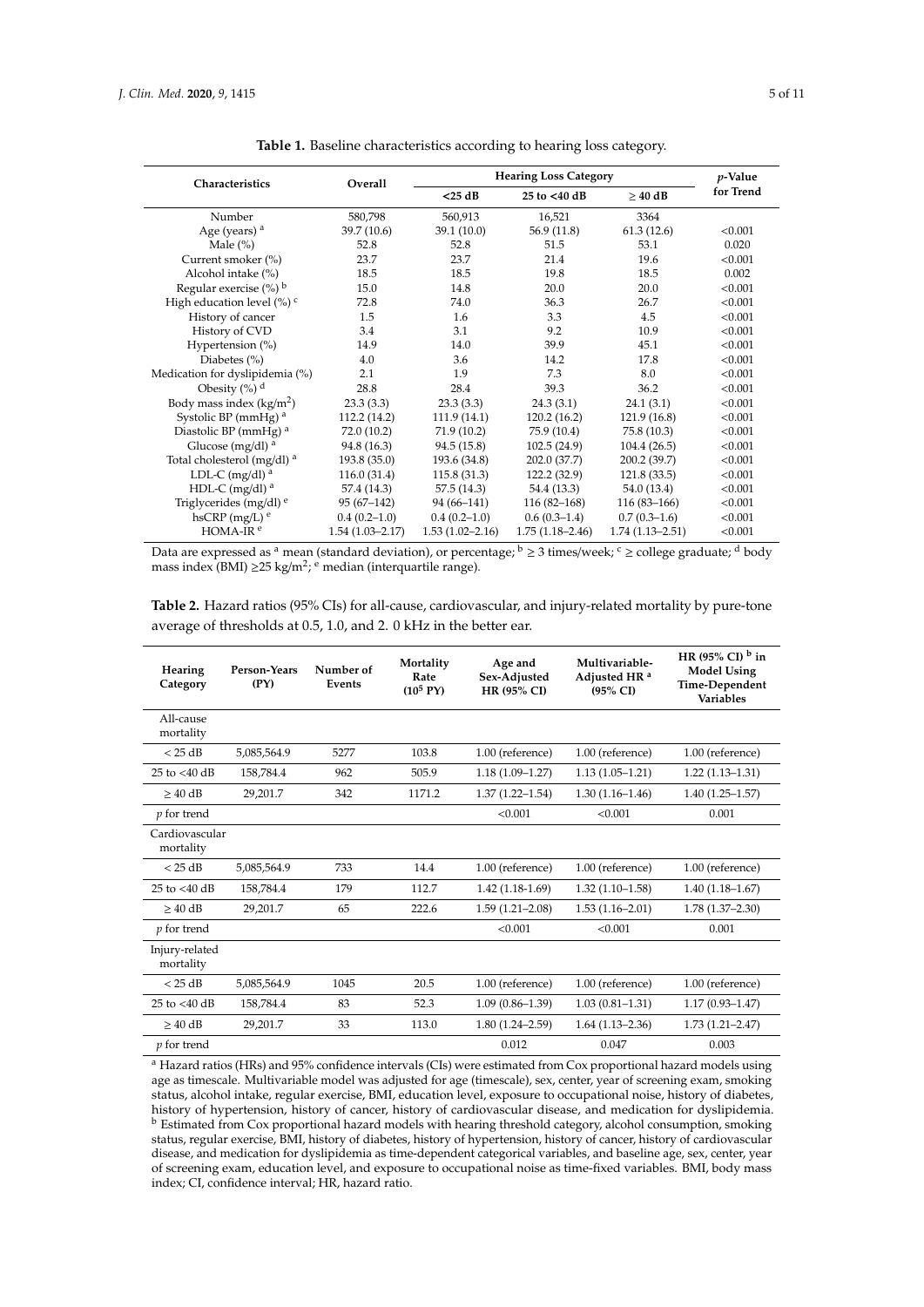<span id="page-5-0"></span>





(C) Hazard ratio for injury-related mortality

Figure 2. Multivariable-adjusted hazard ratios for (A) all-cause, (B) cardiovascular disease, and (C) injury-related mortality by hearing level. Estimates were adjusted by age (timescale), sex, center, year of screening exam, smoking status, alcohol intake, regular exercise, BMI, education level, exposure to occupational noise, history of diabetes, history of hypertension, history of cancer, exposure to occupational noise, history of diabetes, history of hypertension, history of cancer, history of cardiovascular disease, and medication for dyslipidemia. The solid line represents relative hazard, and the dashed lines represent the confidence intervals for the spline model. The horizontal red line corresponds to the normal reference hazard ratio of 1.0. dB, decibels; HL, hearing level; PTA, pure-tone average.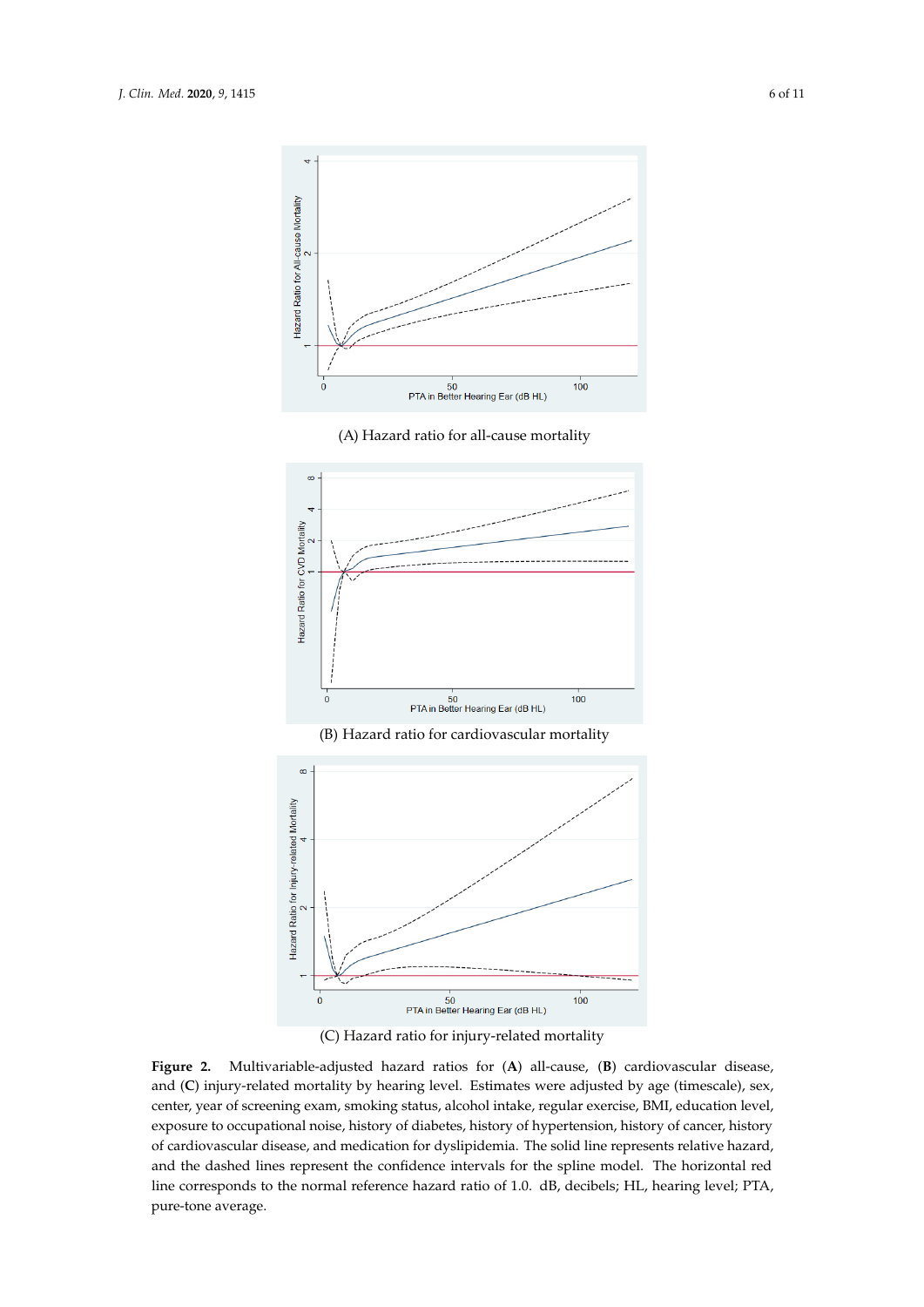In sensitivity analyses using HL based on either the left or right ear instead of the better ear, similar associations were observed (Table S1). In subgroup analyses, the association between HL and mortality did not differ by exposure to occupational noise (no vs. yes) (Table S2). The associations between HL and overall, cardiovascular, and injury-related mortality were consistently observed in participants free of both cancer and other chronic conditions such as diabetes and hypertension.

## **4. Discussion**

In this large-scale cohort study, individuals with HL were at an increased risk for overall, injury-related, and cardiovascular mortality. The risk of all-cause and cardiovascular mortality increased with severity of HL, whereas the risk of injury-related mortality was significantly higher only in moderate-to-severe HL. These associations remained statistically significant even after adjusting for a wide range of confounders, including occupational noise exposure, and cardiovascular risk factors. Our findings indicate that individuals with HL may be at increased risk cardiovascular and injury-related deaths.

Previous epidemiologic studies have examined the relationship of HL with overall mortality, but the findings are inconsistent [\[7–](#page-8-4)[15\]](#page-9-0). The discrepant findings across studies may be attributable to differences in sample size, study population characteristics (e.g., age, sex, and ethnicity), methods of hearing status (self-report vs. audiometric tests), categorization or definition of HL, use of reference group, and adjustment for comorbidities and other confounders. Additionally, there are limited research on the association between HL and cause-specific mortality including cardiovascular mortality. A study of 4926 adults 67 years or older in Iceland reported an association of HL, defined HL as at least 35 dB hearing level for the pure-tone average (0.5–4 kHz) in the better ear, with significantly increased cardiovascular mortality and with a non-significant elevated risk of overall mortality [\[33\]](#page-10-4). Another recent study of 50,462 Norwegians with an average age of 51 years demonstrated a positive association of HL, defined HL as pure-tone average  $(0.5-4 \text{ kHz}) \geq 25 \text{ dB}$  in the better ear, with significantly increased risk of overall and cardiovascular mortality, but not with injury-related mortality [\[34\]](#page-10-5). The present study included 580,798 participants of a relatively young population (average age: 39.7) with median follow-up of 8.1 years who underwent repeated audiometric tests and other screening examinations. A significantly increased risk of all-cause and cardiovascular mortality was observed in participants with HL, with graded association starting from mild HL, whereas the risk of injury-related mortality was significantly elevated with moderate-to-severe HL. The positive and significant relationship of HL with overall, injury-related, and cardiovascular mortality persisted even after adjustment for multiple confounders, including cardiovascular risk factors.

Most prior studies did not incorporate these changes over time, even though hearing status and cardiovascular risk factors can change over time during follow-up. In contrast, the associations of HL with overall, injury-related, and cardiovascular mortality were consistently observed in our study, even when newly developed HL and changes in covariates during follow-up were considered as time-varying covariates.

The exact mechanism of the observed association between HL and increased mortality is not well understood yet, but several explanations are possible. HL has been associated with difficulties in postural control, social isolation, depression, cognitive dysfunction, falls, and injuries [\[3](#page-8-2)[–6,](#page-8-3)[35\]](#page-10-6). People with more than moderate HL are more likely to be socially isolated and may have a poorer understanding of their own health issues and treatments [\[36\]](#page-10-7). All of these factors may contribute to increased overall and injury-related mortality. Additionally, epidemiologic studies have shown that established cardiovascular disease and cardiovascular risk factors such as hypertension, cardiovascular disease, smoking, hyperlipidemia, and diabetes mellitus are associated with HL [\[37](#page-10-8)[,38\]](#page-10-9). The internal auditory artery (IAA), which supplies the cochlea and has no collateral anastomotic network, is highly susceptible to ischemia [\[39\]](#page-10-10). Histologic arteriosclerotic changes were found throughout the auditory system in older people, and microvascular disease involving the stria vascularis in the lateral wall of the cochlea can coexist with systemic vascular disease, which closely relates to cardiovascular risk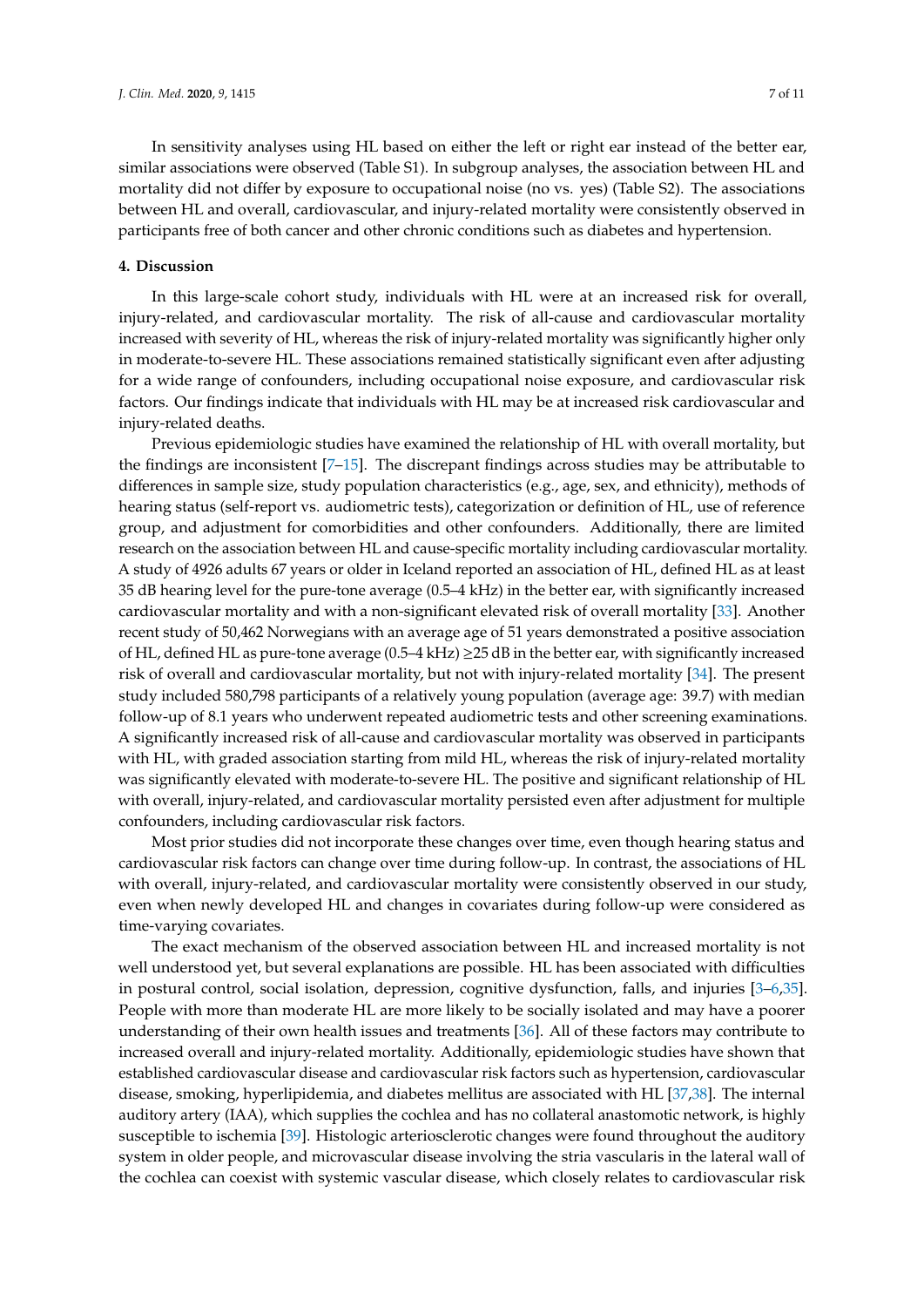factors [\[40](#page-10-11)[,41\]](#page-10-12). Interestingly, subclinical atherosclerosis measured in the carotid intima was associated with 5-year incidence of hearing impairment in a predominantly middle-aged cohort [\[41\]](#page-10-12). In another study, the configuration of the audiometric pattern in patients with vascular disease, artery disease, myocardial infarction, strokes, and transient ischemic attack is typically low-frequency HL [\[21\]](#page-9-10). These pieces of evidence suggest that HL may reflect cardiovascular health and be affected by cardiovascular risk factors as well as subclinical and clinical cardiovascular diseases [\[41\]](#page-10-12). These factors explain the association between HL at low frequency range and cardiovascular mortality in our study. Further studies are required to confirm the relationship of hearing loss with incident cardiovascular disease and to understand the mechanisms underlying the higher risk of overall and cardiovascular mortality in patients with HL.

This study had some strengths, in terms of its large sample size, cohort design, detailed and standardized clinical and laboratory data at both the baseline and follow-up visits, availability of cause-specific mortality, and objective audiometric measures for hearing. This provided less bias compared to self-report hearing impairment methods used in previous studies. Our findings were also from a relatively healthy young and middle-aged population (average age: 39.7 years) with a lower rate of HL (3.4%). Therefore, the findings may have not been affected by survivor bias and biases related to comorbidities and medication use than previous research conducted among elderly populations.

# **5. Limitations**

This study had several limitations. First, high-frequency HL above 2.0 kHz frequency was unable to be measured. In our study, HL was determined on the basis of pure tone audiometry across the usual speech spectrum (0.5, 1.0, and 2.0 kHz), but this range is important for conversational speech sounds and might better reflect the impact of hearing impairment on health outcomes in real life. Furthermore, the configuration of the audiometric pattern was typically affected at low-frequency HL in patients with vascular diseases [\[21\]](#page-9-10). This might explain why, in our study, HL at low frequency range showed a stronger association with cardiovascular mortality than death due to other causes. Second, information on noise exposure, a major cause of HL, was only available regarding workplace exposure but not leisure-time exposure. Excessive noise is mainly associated with high frequency hearing impairment above 3.0 kHz HL. Third, information on ototoxic drugs was not available. When subjects with history of cancer, diabetes, and hypertension were excluded, the association between HL and mortality was consistently observed in participants free of either cancer or other chronic conditions such as diabetes and hypertension. Fourth, information on lifestyle factors including physical activity and medical history was obtained via a self-administered structured questionnaire used in health checkup programs in Korea as a part of the National Health Insurance plan [\[27\]](#page-9-6). Thus, the possibility of residual confounding related to measurement errors and unmeasured confounders in observed association of the present study cannot be excluded. Lastly, our study subjects were young and middle-aged Korean adults attending regular health-checkup program, and the findings cannot be generalizable to other populations with different characteristics, such as age and race/ethnicity.

# **6. Conclusions**

We demonstrated that HL was associated with an increased risk of overall, injury-related, and cardiovascular mortality in this cohort study of relatively young adults. Notably, even mild HL was significantly associated with moderately increased risk of cardiovascular mortality, even after taking into account confounders such as cardiovascular risk factors. Our findings support that mild HL, which can easily go unrecognized, may reflect cardiovascular health and may be an independent predictor of cardiovascular mortality. Further studies are required to determine whether proper screening, preventive measures, and treatments for cardiovascular diseases in patients with HL are needed to reduce cardiovascular mortality.

**Supplementary Materials:** The following are available online at http://[www.mdpi.com](http://www.mdpi.com/2077-0383/9/5/1415/s1)/2077-0383/9/5/1415/s1, Table S1: Hazard ratios (95% CIs) for all-cause, cardiovascular, and injury-related mortality by pure-tone average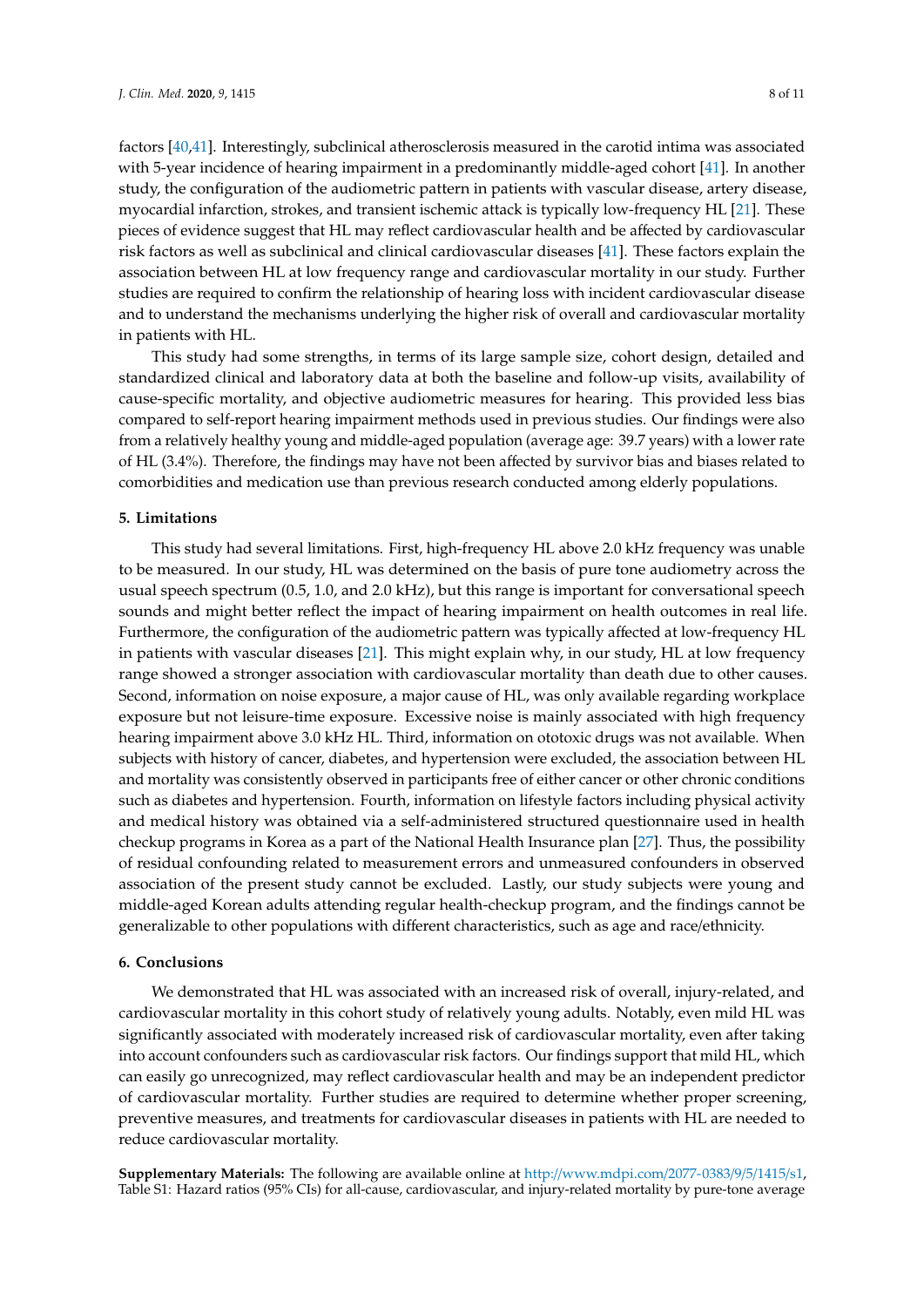of thresholds at 0.5, 1.0, and 2. 0 kHz in either right or left ear, Table S2: Hazard ratios (95% CIs) for all-cause, cardiovascular, and injury-related mortality by hearing loss category and exposure to occupational noise.

**Author Contributions:** Conceptualization, W.L., Y.C., S.R., H.S.; methodology, W.L., Y.C., S.R.; formal analysis, Y.C., S.R.; investigation, W.L., Y.C., S.R.; writing—original draft preparation, W.L., Y.C., S.R.; writing—review and editing, W.L., Y.C., S.R.; supervision, Y.C., S.R., H.S. All authors have read and agreed to the published version of the manuscript.

**Acknowledgments:** We thank our staff members of Kangbuk Samsung Health Study for their hard work, dedication, and continuing support.

**Conflicts of Interest:** The authors declare no conflict of interest.

# **Abbreviations**

| ATT            | alanine aminotransferase                           |
|----------------|----------------------------------------------------|
| AST            | aspartate aminotransferase                         |
| BMI            | body mass index                                    |
| CI.            | confidence interval                                |
| HL             | hearing loss                                       |
| <b>HOMA-IR</b> | homeostasis model assessment of insulin resistance |
| <b>HR</b>      | hazard ratio                                       |
| HDL-C          | high-density lipoprotein cholesterol               |
| hsCRP          | high-sensitivity C-reactive protein                |
| LDL-C          | low-density lipoprotein cholesterol                |
| <b>BP</b>      | blood pressure                                     |
| hsCRP          | high-sensitivity C-reactive protein                |

# **References**

- <span id="page-8-0"></span>1. Stevens, G.; Flaxman, S.; Brunskill, E.; Mascarenhas, M.; Mathers, C.D.; Finucane, M. Global and regional hearing impairment prevalence: An analysis of 42 studies in 29 countries. *Eur. J. Public Health* **2013**, *23*, 146–152. [\[CrossRef\]](http://dx.doi.org/10.1093/eurpub/ckr176) [\[PubMed\]](http://www.ncbi.nlm.nih.gov/pubmed/22197756)
- <span id="page-8-1"></span>2. Deafness and Hearing Loss. Available online: https://[www.who.int](https://www.who.int/en/news-room/fact-sheets/detail/deafness-and-hearing-loss)/en/news-room/fact-sheets/detail/ [deafness-and-hearing-loss](https://www.who.int/en/news-room/fact-sheets/detail/deafness-and-hearing-loss) (accessed on 26 April 2020).
- <span id="page-8-2"></span>3. Agmon, M.; Lavie, L.; Doumas, M. The Association between Hearing Loss, Postural Control, and Mobility in Older Adults: A Systematic Review. *J. Am. Acad. Audiol.* **2017**, *28*, 575–588. [\[CrossRef\]](http://dx.doi.org/10.3766/jaaa.16044) [\[PubMed\]](http://www.ncbi.nlm.nih.gov/pubmed/28590900)
- 4. Rutherford, B.R.; Brewster, K.; Golub, J.S.; Kim, A.H.; Roose, S.P. Sensation and Psychiatry: Linking Age-Related Hearing Loss to Late-Life Depression and Cognitive Decline. *Am. J. Psychiatry* **2018**, *175*, 215–224. [\[CrossRef\]](http://dx.doi.org/10.1176/appi.ajp.2017.17040423) [\[PubMed\]](http://www.ncbi.nlm.nih.gov/pubmed/29202654)
- 5. Taljaard, D.S.; Olaithe, M.; Brennan-Jones, C.G.; Eikelboom, R.H.; Bucks, R.S. The relationship between hearing impairment and cognitive function: A meta-analysis in adults. *Clin. Otolaryngol.* **2016**, *41*, 718–729. [\[CrossRef\]](http://dx.doi.org/10.1111/coa.12607) [\[PubMed\]](http://www.ncbi.nlm.nih.gov/pubmed/26670203)
- <span id="page-8-3"></span>6. Jiam, N.T.; Li, C.; Agrawal, Y. Hearing loss and falls: A systematic review and meta-analysis. *Laryngoscope* **2016**, *126*, 2587–2596. [\[CrossRef\]](http://dx.doi.org/10.1002/lary.25927) [\[PubMed\]](http://www.ncbi.nlm.nih.gov/pubmed/27010669)
- <span id="page-8-4"></span>7. Genther, D.J.; Betz, J.; Pratt, S.; Kritchevsky, S.B.; Martin, K.R.; Harris, T.B.; Helzner, E.; Satterfield, S.; Xue, Q.L.; Yaffe, K.; et al. Association of hearing impairment and mortality in older adults. *J. Gerontol. A Biol. Sci. Med. Sci.* **2015**, *70*, 85–90. [\[CrossRef\]](http://dx.doi.org/10.1093/gerona/glu094) [\[PubMed\]](http://www.ncbi.nlm.nih.gov/pubmed/25024235)
- 8. Contrera, K.J.; Betz, J.; Genther, D.J.; Lin, F.R. Association of Hearing Impairment and Mortality in the National Health and Nutrition Examination Survey. *JAMA Otolaryngol. Head Neck Surg.* **2015**, *141*, 944–946. [\[CrossRef\]](http://dx.doi.org/10.1001/jamaoto.2015.1762)
- 9. Karpa, M.J.; Gopinath, B.; Beath, K.; Rochtchina, E.; Cumming, R.G.; Wang, J.J.; Mitchell, P. Associations between hearing impairment and mortality risk in older persons: The Blue Mountains Hearing Study. *Ann. Epidemiol.* **2010**, *20*, 452–459. [\[CrossRef\]](http://dx.doi.org/10.1016/j.annepidem.2010.03.011)
- 10. Lam, B.L.; Lee, D.J.; Gomez-Marin, O.; Zheng, D.D.; Caban, A.J. Concurrent visual and hearing impairment and risk of mortality: The National Health Interview Survey. *Arch. Ophthalmol.* **2006**, *124*, 95–101. [\[CrossRef\]](http://dx.doi.org/10.1001/archopht.124.1.95)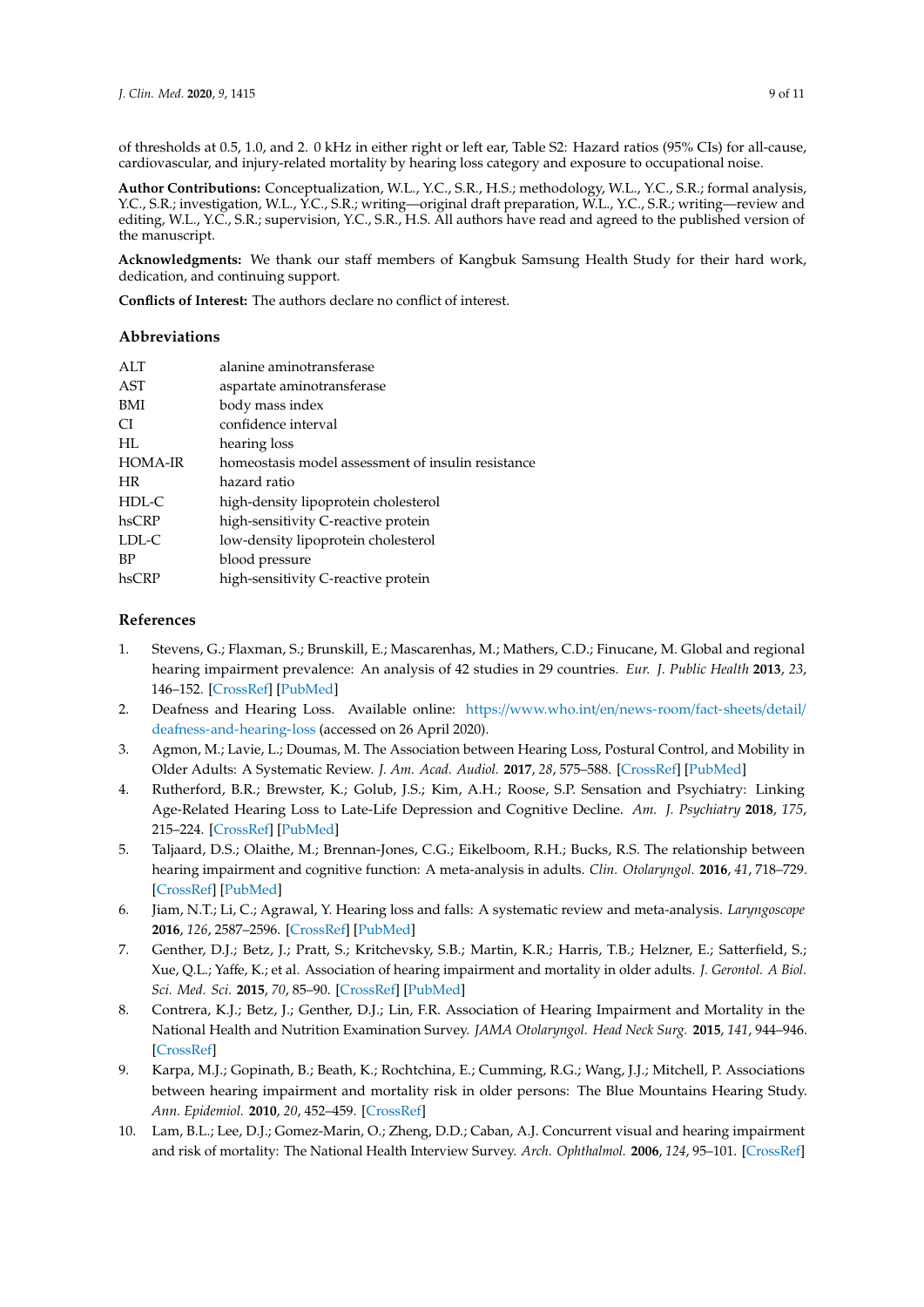- 11. Amieva, H.; Ouvrard, C.; Meillon, C.; Rullier, L.; Dartigues, J.F. Death, Depression, Disability, and Dementia Associated With Self-reported Hearing Problems: A 25-Year Study. *J. Gerontol. A Biol. Sci. Med. Sci.* **2018**, *73*, 1383–1389. [\[CrossRef\]](http://dx.doi.org/10.1093/gerona/glx250)
- 12. Gopinath, B.; Schneider, J.; McMahon, C.M.; Burlutsky, G.; Leeder, S.R.; Mitchell, P. Dual sensory impairment in older adults increases the risk of mortality: A population-based study. *PLoS ONE* **2013**, *8*, e55054. [\[CrossRef\]](http://dx.doi.org/10.1371/journal.pone.0055054) [\[PubMed\]](http://www.ncbi.nlm.nih.gov/pubmed/23469161)
- 13. Lin, H.W.; Mahboubi, H.; Bhattacharyya, N. Hearing Difficulty and Risk of Mortality. *Ann. Otol. Rhinol. Laryngol.* **2019**, *128*, 614–618. [\[CrossRef\]](http://dx.doi.org/10.1177/0003489419834948) [\[PubMed\]](http://www.ncbi.nlm.nih.gov/pubmed/30832489)
- 14. Feeny, D.; Huguet, N.; McFarland, B.H.; Kaplan, M.S.; Orpana, H.; Eckstrom, E. Hearing, mobility, and pain predict mortality: A longitudinal population-based study. *J. Clin. Epidemiol.* **2012**, *65*, 764–777. [\[CrossRef\]](http://dx.doi.org/10.1016/j.jclinepi.2012.01.003) [\[PubMed\]](http://www.ncbi.nlm.nih.gov/pubmed/22521576)
- <span id="page-9-0"></span>15. Appollonio, I.; Carabellese, C.; Magni, E.; Frattola, L.; Trabucchi, M. Sensory impairments and mortality in an elderly community population: A six-year follow-up study. *Age Ageing* **1995**, *24*, 30–36. [\[CrossRef\]](http://dx.doi.org/10.1093/ageing/24.1.30) [\[PubMed\]](http://www.ncbi.nlm.nih.gov/pubmed/7762459)
- <span id="page-9-1"></span>16. Akinpelu, O.V.; Mujica-Mota, M.; Daniel, S.J. Is type 2 diabetes mellitus associated with alterations in hearing? A systematic review and meta-analysis. *Laryngoscope* **2014**, *124*, 767–776. [\[CrossRef\]](http://dx.doi.org/10.1002/lary.24354)
- <span id="page-9-8"></span>17. Kim, M.B.; Zhang, Y.; Chang, Y.; Ryu, S.; Choi, Y.; Kwon, M.J.; Moon, I.J.; Deal, J.A.; Lin, F.R.; Guallar, E.; et al. Diabetes mellitus and the incidence of hearing loss: A cohort study. *Int. J. Epidemiol.* **2017**, *46*, 717–726. [\[CrossRef\]](http://dx.doi.org/10.1093/ije/dyw243)
- 18. Agrawal, Y.; Platz, E.A.; Niparko, J.K. Risk factors for hearing loss in US adults: Data from the National Health and Nutrition Examination Survey, 1999 to 2002. *Otol. Neurotol.* **2009**, *30*, 139–145. [\[CrossRef\]](http://dx.doi.org/10.1097/MAO.0b013e318192483c)
- 19. Gates, G.A.; Cobb, J.L.; D'Agostino, R.B.; Wolf, P.A. The relation of hearing in the elderly to the presence of cardiovascular disease and cardiovascular risk factors. *Arch. Otolaryngol. Head Neck Surg.* **1993**, *119*, 156–161. [\[CrossRef\]](http://dx.doi.org/10.1001/archotol.1993.01880140038006)
- 20. Shargorodsky, J.; Curhan, S.G.; Eavey, R.; Curhan, G.C. A prospective study of cardiovascular risk factors and incident hearing loss in men. *Laryngoscope* **2010**, *120*, 1887–1891. [\[CrossRef\]](http://dx.doi.org/10.1002/lary.21039)
- <span id="page-9-10"></span>21. Friedland, D.R.; Cederberg, C.; Tarima, S. Audiometric pattern as a predictor of cardiovascular status: Development of a model for assessment of risk. *Laryngoscope* **2009**, *119*, 473–486. [\[CrossRef\]](http://dx.doi.org/10.1002/lary.20130)
- <span id="page-9-2"></span>22. Piepoli, M.F.; Hoes, A.W.; Agewall, S.; Albus, C.; Brotons, C.; Catapano, A.L.; Cooney, M.T.; Corra, U.; Cosyns, B.; Deaton, C.; et al. 2016 European Guidelines on cardiovascular disease prevention in clinical practice: The Sixth Joint Task Force of the European Society of Cardiology and Other Societies on Cardiovascular Disease Prevention in Clinical Practice (constituted by representatives of 10 societies and by invited experts)Developed with the special contribution of the European Association for Cardiovascular Prevention & Rehabilitation (EACPR). *Eur. Heart J.* **2016**, *37*, 2315–2381. [\[PubMed\]](http://www.ncbi.nlm.nih.gov/pubmed/27222591)
- <span id="page-9-3"></span>23. Chang, Y.; Jung, H.S.; Cho, J.; Zhang, Y.; Yun, K.E.; Lazo, M.; Pastor-Barriuso, R.; Ahn, J.; Kim, C.W.; Rampal, S.; et al. Metabolically Healthy Obesity and the Development of Nonalcoholic Fatty Liver Disease. *Am. J. Gastroenterol.* **2016**, *111*, 1133–1140. [\[CrossRef\]](http://dx.doi.org/10.1038/ajg.2016.178) [\[PubMed\]](http://www.ncbi.nlm.nih.gov/pubmed/27185080)
- <span id="page-9-4"></span>24. Chang, Y.; Kim, J.H.; Noh, J.W.; Cho, Y.S.; Park, H.J.; Joo, K.J.; Ryu, S. Prostate-Specific Antigen Within the Reference Range, Subclinical Coronary Atherosclerosis, and Cardiovascular Mortality. *Circ. Res.* **2019**, *124*, 1492–1504. [\[CrossRef\]](http://dx.doi.org/10.1161/CIRCRESAHA.118.313413) [\[PubMed\]](http://www.ncbi.nlm.nih.gov/pubmed/30885050)
- <span id="page-9-9"></span>25. Kang, J.; Chang, Y.; Ahn, J.; Oh, S.; Koo, D.H.; Lee, Y.G.; Shin, H.; Ryu, S. Neutrophil-to-lymphocyte ratio and risk of lung cancer mortality in a low-risk population: A cohort study. *Int. J. Cancer* **2019**, *145*, 3267–3275. [\[CrossRef\]](http://dx.doi.org/10.1002/ijc.32640)
- <span id="page-9-5"></span>26. Chang, Y.; Cho, Y.K.; Cho, J.; Jung, H.S.; Yun, K.E.; Ahn, J.; Sohn, C.I.; Shin, H.; Ryu, S. Alcoholic and Nonalcoholic Fatty Liver Disease and Liver-Related Mortality: A Cohort Study. *Am. J. Gastroenterol.* **2019**, *114*, 620–629. [\[CrossRef\]](http://dx.doi.org/10.14309/ajg.0000000000000074)
- <span id="page-9-6"></span>27. Chang, Y.; Ryu, S.; Choi, Y.; Zhang, Y.; Cho, J.; Kwon, M.J.; Hyun, Y.Y.; Lee, K.B.; Kim, H.; Jung, H.S.; et al. Metabolically Healthy Obesity and Development of Chronic Kidney Disease: A Cohort Study. *Ann. Intern. Med.* **2016**, *164*, 305–312. [\[CrossRef\]](http://dx.doi.org/10.7326/M15-1323)
- <span id="page-9-7"></span>28. Ryu, S.; Chang, Y.; Jung, H.S.; Yun, K.E.; Kwon, M.J.; Choi, Y.; Kim, C.W.; Cho, J.; Suh, B.S.; Cho, Y.K.; et al. Relationship of sitting time and physical activity with non-alcoholic fatty liver disease. *J. Hepatol.* **2015**, *63*, 1229–1237. [\[CrossRef\]](http://dx.doi.org/10.1016/j.jhep.2015.07.010)